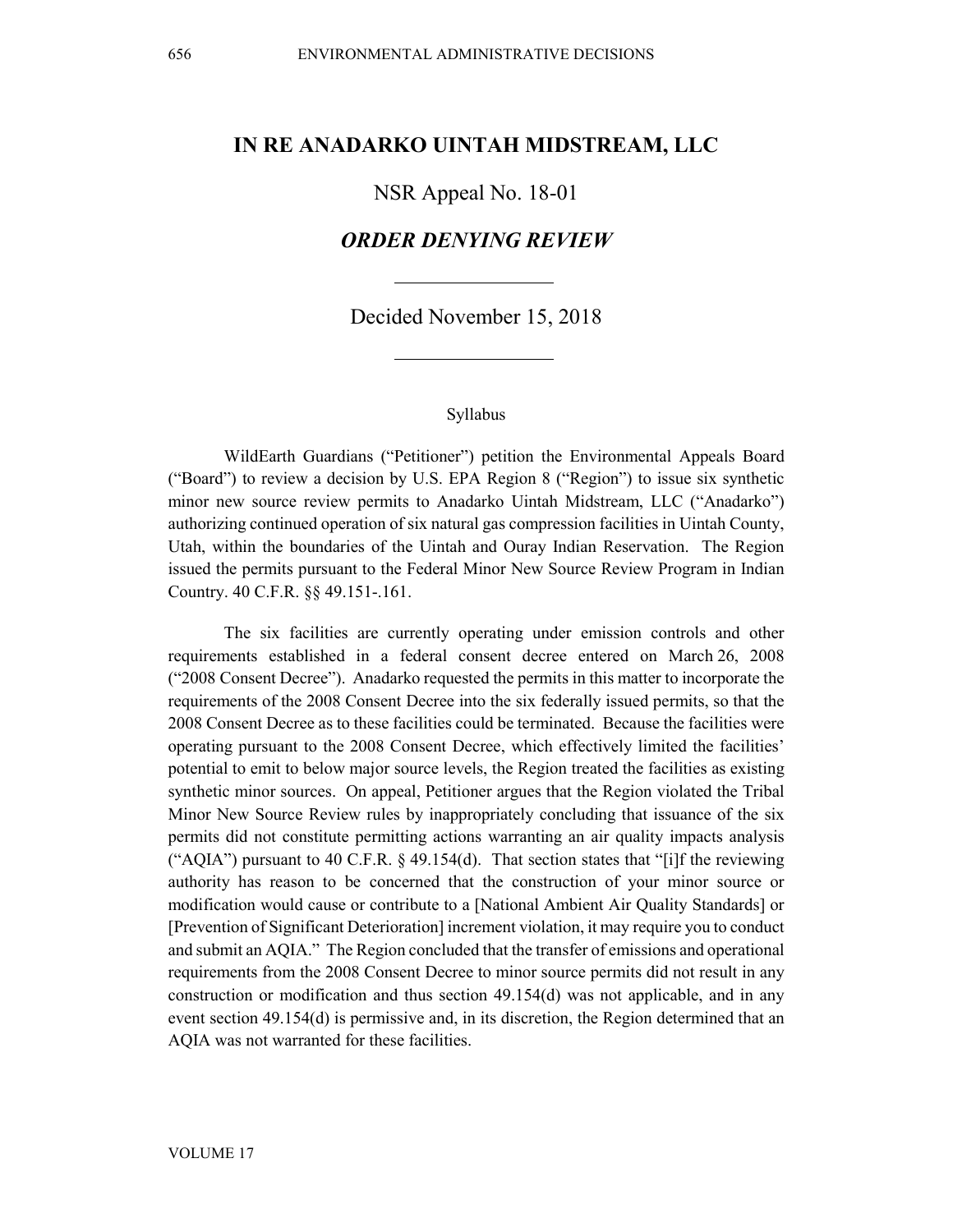Held: The Board denies WildEarth Guardians' Petition for Review. The Petitioner has not demonstrated clear error or an abuse of discretion in the Region's determination not to require an AQIA for these facilities.

# *Before Environmental Appeals Judges Aaron P. Avila, Mary Kay Lynch, and Mary Beth Ward.*

## *Opinion of the Board by Judge Lynch:*

## *STATEMENT OF THE CASE*

On June 7, 2018, the U.S. Environmental Protection Agency Region 8 ("Region") issued six Clean Air Act ("CAA") synthetic minor new source review permits authorizing continued operation of six natural gas compression facilities in Uintah County, Utah, within the boundaries of the Uintah and Ouray Indian Reservation. The Region issued the permits pursuant to the Federal Minor New Source Review Program in Indian Country. 40 C.F.R. §§ 49.151-.161. The permitted facilities, operated by Anadarko Uintah Midstream, LLC ("Anadarko"), a subsidiary of Anadarko Petroleum Corporation, are: Archie Bench Compressor Station, Permit No. SMNSR-UO-000817-2016.001, Bitter Creek Compressor Station, Permit No. SMNSR-UO-000818-2016.001, East Bench Compressor Station, Permit No. SMNSR-UO-000824-2016.001, North Compressor Station, Permit No. SMNSR-UO-000071-2016.001, North East Compressor Station, Permit No. SMNSR-UO-001874-2016.001, and Sage Grouse Compressor Station, Permit No. SMNSR-UO-001875-2016.001.

The facilities are currently operating under requirements established in a federal consent decree entered on March 26, 2008 ("2008 Consent Decree"). *See United States v. Kerr-McGee Corp.*, [1](#page-1-0) No. 07–CV–01034–EWN–KMT, 2008 U.S. Dist. LEXIS 24494, (D. Colo. Mar. 26, 2008) (Administrative Record ("AR") Index No. 4.1) (granting motion to enter Consent Decree).<sup>[2](#page-1-1)</sup> Anadarko applied for

<span id="page-1-0"></span><sup>&</sup>lt;sup>1</sup> Kerr-McGee Corporation is a subsidiary of Anadarko Petroleum Corporation. *See* 2008 Consent Decree § III, ¶ 5.g.

<span id="page-1-1"></span><sup>&</sup>lt;sup>2</sup> The Region filed a certified index to the administrative record along with an "index number" for each record document. In addition, the index includes the initials of the facility when referring to documents unique to one of the permits (i.e., "AB" when referring to the Archie Bench permit, "BC" for Bitter Creek, "EB" for East Bench, "N" for North, "NE" for North East, and "SG" for Sage Grouse). This Order will cite record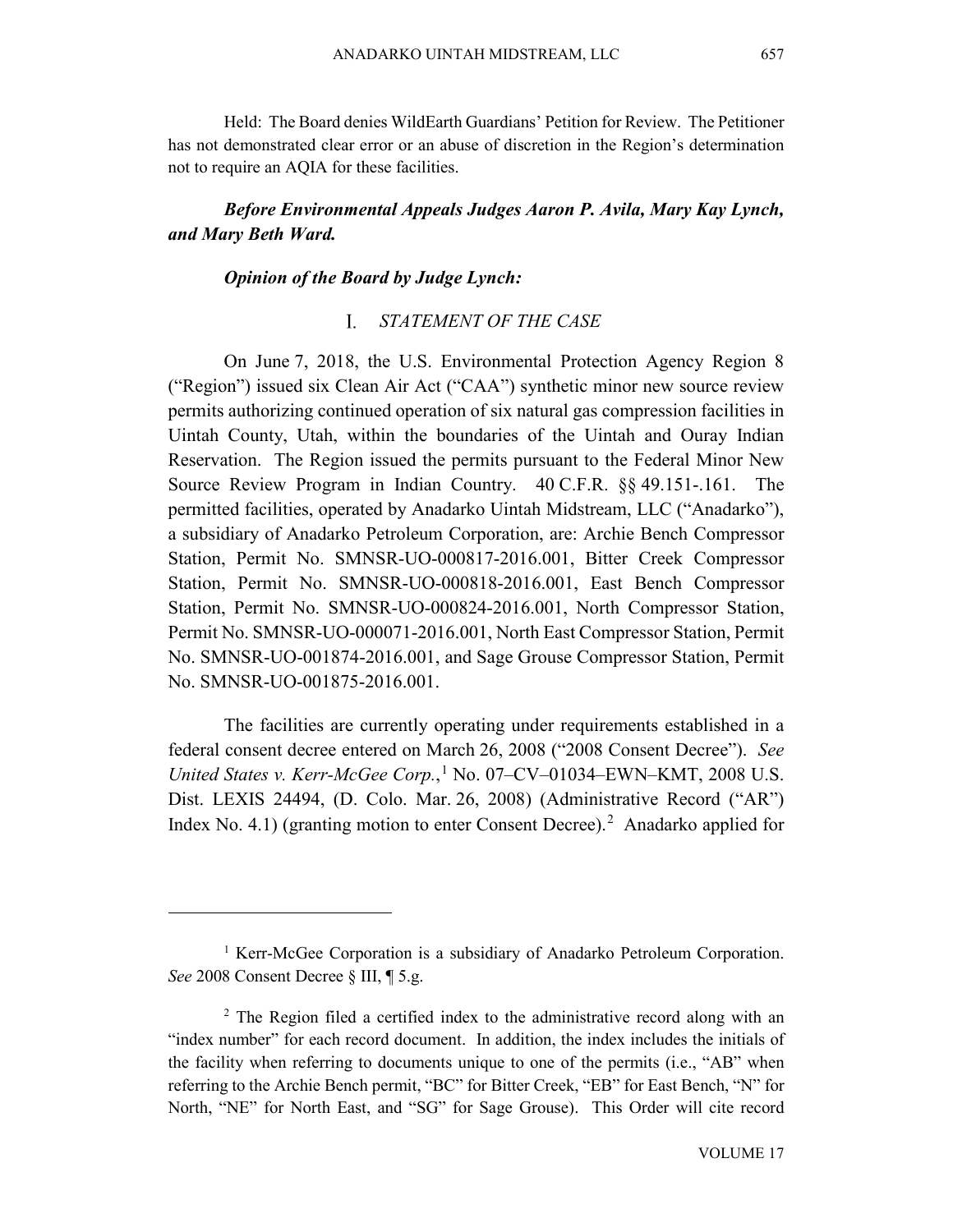the permits in this matter to incorporate the requirements of the 2008 Consent Decree into the six federally issued permits, so that the Consent Decree as to these facilities could be terminated.

On July 7, 2018, WildEarth Guardians ("Petitioner") filed a petition seeking Environmental Appeals Board ("Board") review of the Region's six permitting decisions. WildEarth Guardians presents a single issue for resolution in this matter: Whether the Region violated the Tribal Minor New Source Review regulations by concluding that the issuance of the six permits did not constitute permitting actions warranting an air quality impacts analysis ("AQIA") under 40 C.F.R. § 49.154(d). The Region responds that the instant permitting actions are for existing facilities, involve no physical or operational changes, and as such do not fall within the provision in section 49.154(d). The Region maintains that, in any event, section 49.154(d) is permissive, and that an AQIA was not warranted for these facilities. Briefing in this appeal was completed on August 16, 2018. For the reasons stated below, the Board denies the Petition for Review.

#### $\Pi$ . *STANDARD OF REVIEW*

Although this matter is governed by the Federal Minor New Source Review Program in Indian Country ("Tribal Minor NSR") under 40 C.F.R. part 49, the Board has held that in reviewing challenges to tribal minor new source permits under part 49, it will look to EPA's regulations at 40 C.F.R. part 124 to guide its review and that Board decisions under part 124 serve as relevant precedent in this context. *In re Salt River Project Agric. Improvement & Power Dist. – Navajo Generating Station*, 17 E.A.D. 312, 314-15 (EAB 2016).

As the Board has stated regarding the part 124 regulations, the petitioner bears the burden of demonstrating that review is warranted. *See In re La Paloma Energy Ctr., LLC*, 16 E.A.D. 267, 269 (EAB 2014); *see also* 40 C.F.R. § 124.19(a)(4). Ordinarily, the Board will deny review of a permit decision and thus not remand it unless the petitioner demonstrates that the permit decision is based on a clearly erroneous finding of fact or conclusion of law, or involves a matter of policy or exercise of discretion that warrants review. *Id*. § 124.19(a)(4)(i)(A)-(B); *see, e.g.*, *La Paloma Energy Ctr.,* 16 E.A.D. at 269. The Board's power to grant review "should be only sparingly exercised," and "most permit conditions should be finally determined at the [permit issuer's] level."

documents by their title, the Region's assigned index number, and, where appropriate, the initials of the relevant facility (e.g., "AR Index No. 1.11" or "AR Index No. 1.10 NE").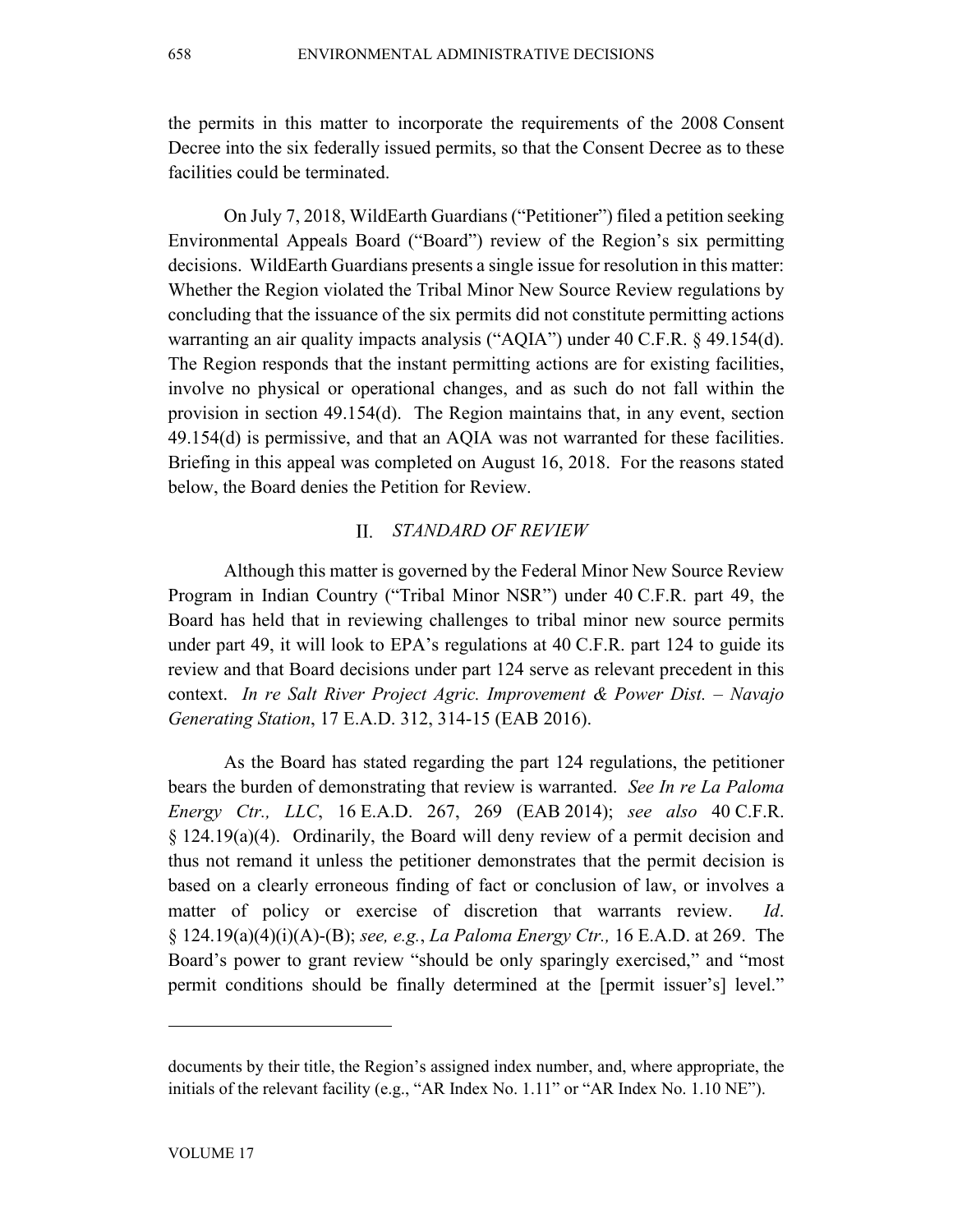Consolidated Permit Regulations, 45 Fed. Reg. 33,290, 33,412 (May 19, 1980); *see also* Revisions to Procedural Rules Applicable in Permit Appeals, 78 Fed. Reg. 5281, 5282 (Jan. 25, 2013).

When evaluating a challenged permit decision for clear error, the Board examines the administrative record that serves as the basis for the permit to determine whether the permit issuer exercised "considered judgment" in issuing the permit. *See, e.g.*, *In re Steel Dynamics, Inc.*, 9 E.A.D. 165, 191, 224-25 (EAB 2000); *In re Ash Grove Cement Co.*, 7 E.A.D. 387, 417-18 (EAB 1997); *see also In re Shell Offshore, Inc.*, 13 E.A.D. 357, 386 (EAB 2007) (permit issuer must articulate with reasonable clarity the reasons supporting its conclusions and the significance of the crucial facts it relied on in reaching its conclusions). In reviewing a permit issuer's exercise of its discretion, the Board applies an abuse of discretion standard. *See, e.g.*, *In re Guam Waterworks Auth.*, 15 E.A.D. 437, 443 n.7 (EAB 2011). The Board will uphold a permit issuer's reasonable exercise of discretion if that exercise is cogently explained and supported in the record. *See Ash Grove*, 7 E.A.D. at 397 ("[A]cts of discretion must be adequately explained and justified."); *see also Motor Vehicles Mfrs. Ass'n v. State Farm Mut. Auto. Ins. Co.*, 463 U.S. 29, 48 (1983) ("We have frequently reiterated that an agency must cogently explain why it has exercised its discretion in a given manner \* \* \* .").

### *LEGAL AND FACTUAL BACKGROUND*

#### A. *New Source Review Permitting Program*

The New Source Review ("NSR") permitting program was introduced as part of the 1977 Clean Air Act Amendments and requires that modern pollution control equipment be installed when industrial facilities are built or modified in a manner that affects emissions. The program requires owners or operators to obtain permits limiting air emissions before they begin construction and is commonly referred to as the "preconstruction air permitting program." The permitting program is designed to ensure that air quality is not significantly degraded from the addition of new and modified sources where the air is currently clean (i.e., air attaining the National Ambient Air Quality Standards ("NAAQS")), and that air quality does not worsen in areas that are not attaining the NAAQS. *See* CAA §§ 160-169, 42 U.S.C. §§ 7470-7479 (requirements for prevention of significant deterioration); CAA §§ 171-193, 42 U.S.C. §§ 7501-7515 (requirements for nonattainment areas).

The NSR permitting program applies to both major and minor stationary sources. Major sources are facilities that have the potential to emit pollutants in amounts equal to, or greater than, the corresponding major source threshold levels.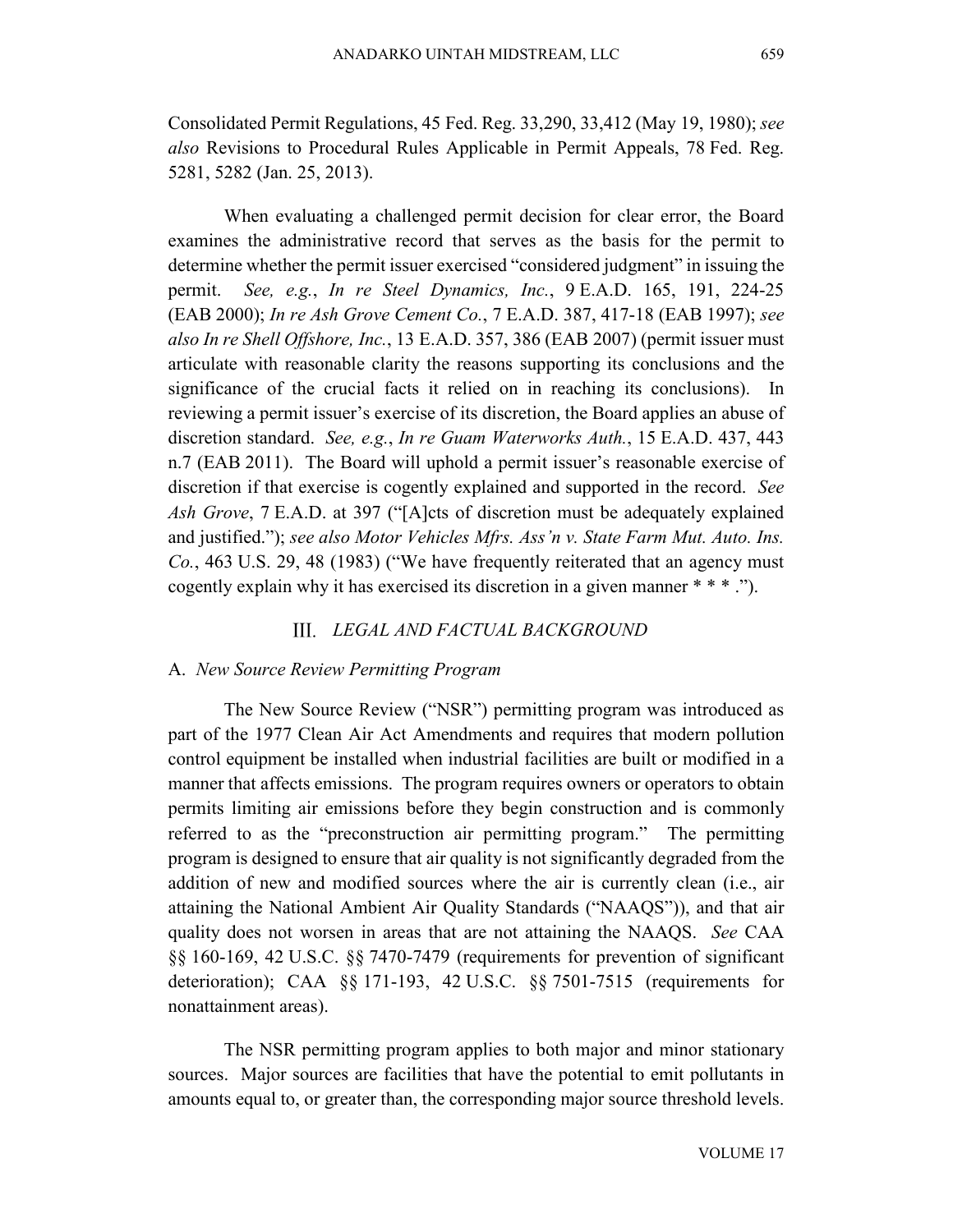CAA  $\S$  169(1), 42 U.S.C.  $\S$  7479(1). These threshold levels vary by pollutant, source category, or both. *Id.* Minor sources are facilities that have the potential to emit pollutants in amounts less than the corresponding major source thresholds. 40 C.F.R. § 49.152(d). Synthetic minor sources are facilities that have the potential to emit pollutants at or above the major source threshold level, but voluntarily accept enforceable limits to keep their emissions below the major source thresholds. *Id.* Such restrictions must be enforceable as a practical matter. *See* CAA §§ 160- 193, 42 U.S.C. §§ 7470-7515; *see also* EPA, New Source Review (NSR) Permitting, http://www.epa.gov/nsr.

EPA promulgated regulations governing the Tribal Minor NSR program in 2011. *See* Review of New Sources and Modifications in Indian Country, 76 Fed. Reg. 38,748 (July 1, 2011). Thus, at the time the parties negotiated and the district court entered the 2008 Consent Decree, there was a regulatory gap for facilities, like the six in this matter, located in Indian country. No NSR permitting mechanism for these types of sources in Indian country existed at the time.

## B. *The Facilities*

The six facilities at issue in this matter are natural gas compressor stations operating on the Uintah and Ouray Indian Reservations. The facilities collect gas from the surrounding field via a low-pressure gas collection system and compress the gas into intermediate pressure pipelines. [3](#page-4-0) The six facilities are very similar, consisting of reciprocating internal combustion engines used for field gas compression, pneumatic controllers, heaters, and storage tanks. *See, e.g.*, Technical Support Document for Archie Bench Compressor Station 3 (AR Index No. 1.10 AB). Emissions from each facility consist primarily of nitrogen oxides, carbon monoxide, and volatile organic compounds. *See id.* at 5.

## C. *The 2008 Consent Decree*

As noted above, a regulatory gap existed in 2008, which affected the ability of these facilities to obtain permits during that time frame, and they have been

<span id="page-4-0"></span><sup>3</sup> *See* Technical Support Documents for Proposed Permits (Jan. 8, 2018): Archie Bench Compressor Station (AR Index No. 1.10 AB); Bitter Creek Compressor Station (AR Index No. 1.10 BC); East Bench Compressor Station (AR Index No. 1.10 EB); North Compressor Station (AR Index No. 1.10 N); North East Compressor Station (AR Index No. 1.10 NE); and Sage Grouse Compressor Station (AR Index No. 1.10 SG); *see also* Public Notice: Request for Comments, Proposed Air Quality Permits to Construct Anadarko Uintah Midstream, LLC Multiple Facilities (Jan. 8, 2018) (AR Index No. 1.9).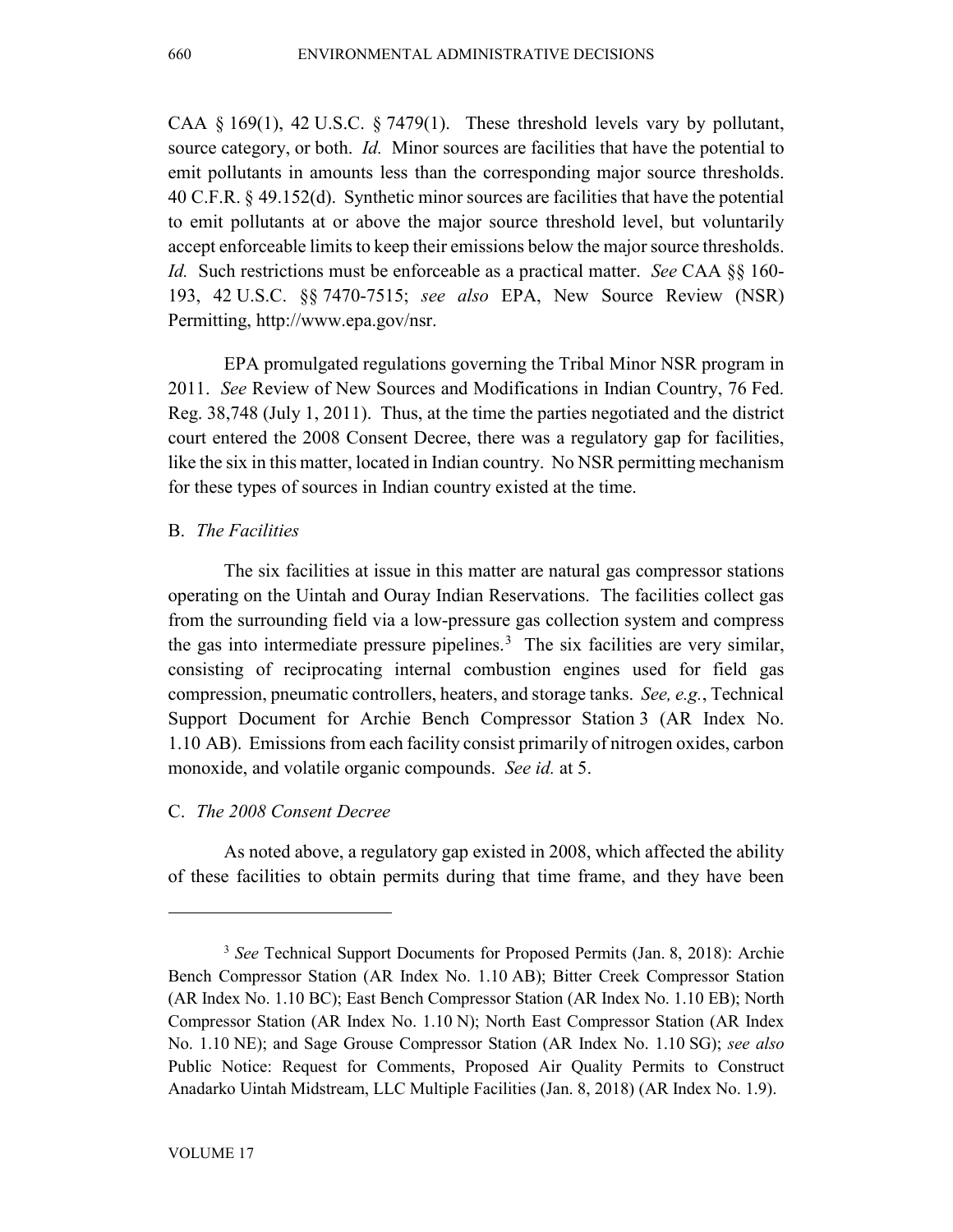operating instead under the terms of the 2008 Consent Decree. In relevant part to this proceeding, the 2008 Consent Decree resolved claims by the United States on behalf of EPA under the CAA for civil penalties and injunctive relief for violations relating to natural gas production operations in Indian country within the Uintah Basin. Among other things, the 2008 Consent Decree includes requirements to control emissions from the compressor engines by requiring the installation of oxidation catalysts as well as low-emissions dehydrators and low-bleed pneumatic controllers. 2008 Consent Decree § IV.D., ¶¶ 40-41. The 2008 Consent Decree also requires that the oxidation catalyst installed on the compressor engines achieve 93% destruction efficiency for carbon monoxide. *Id*. ¶ 41; *see also* EPA Responses to Comments from WildEarth Guardians on the Proposed [Minor New Source Review] Permits for Six Facilities Pursuant to the [Minor New Source Review] Permit Program at 40 CFR Part 49, at 3-5 (June 7, 2018) (AR Index No. 3.1) ("Response to Comments") (citing 2008 Consent Decree).

The record shows that with the emissions controls and other conditions mandated by the 2008 Consent Decree, the facilities' potential to emit ("PTE")<sup>[4](#page-5-0)</sup> is below applicable major source thresholds. [5](#page-5-1) *See* 2008 Consent Decree § IV.A, ¶¶ 9- 11 (requirements for low emission dehydrators); *id.* § IV.D, ¶¶ 40-41, 49-57 (requirements for compressor engines); *id.* § IV.E., ¶¶ 63-65 (requirements for lowbleed pneumatic controllers); Response to Comments at 3-5; *see also* November 8,

2008 Consent Decree § III, ¶ 5.m.

<span id="page-5-0"></span> $\overline{a}$ 

<span id="page-5-1"></span><sup>5</sup> *See* CAA § 169(1), 42 U.S.C. § 7479(1) (defining "major emitting facility" in terms of "potential to emit");  $40 \text{ C.F.R.}$  §  $52.21(b)(1)$  (defining "major stationary source").

<sup>4</sup> PTE is defined in the 2008 Consent Decree as:

<sup>[</sup>T]he maximum capacity of a stationary source to emit a pollutant regulated under the [CAA] under its physical and operational design. Any physical or operational limitation on the capacity of the source to emit a pollutant regulated under the [CAA], including air pollution control equipment and restrictions on hours of operation or on the type or amount of material combusted, stored, or processed, shall be treated as part of its design if the limitation or the effect it would have on emissions is federally enforceable and, as applicable, also legally and practicably enforceable by a state or local air pollution control agency.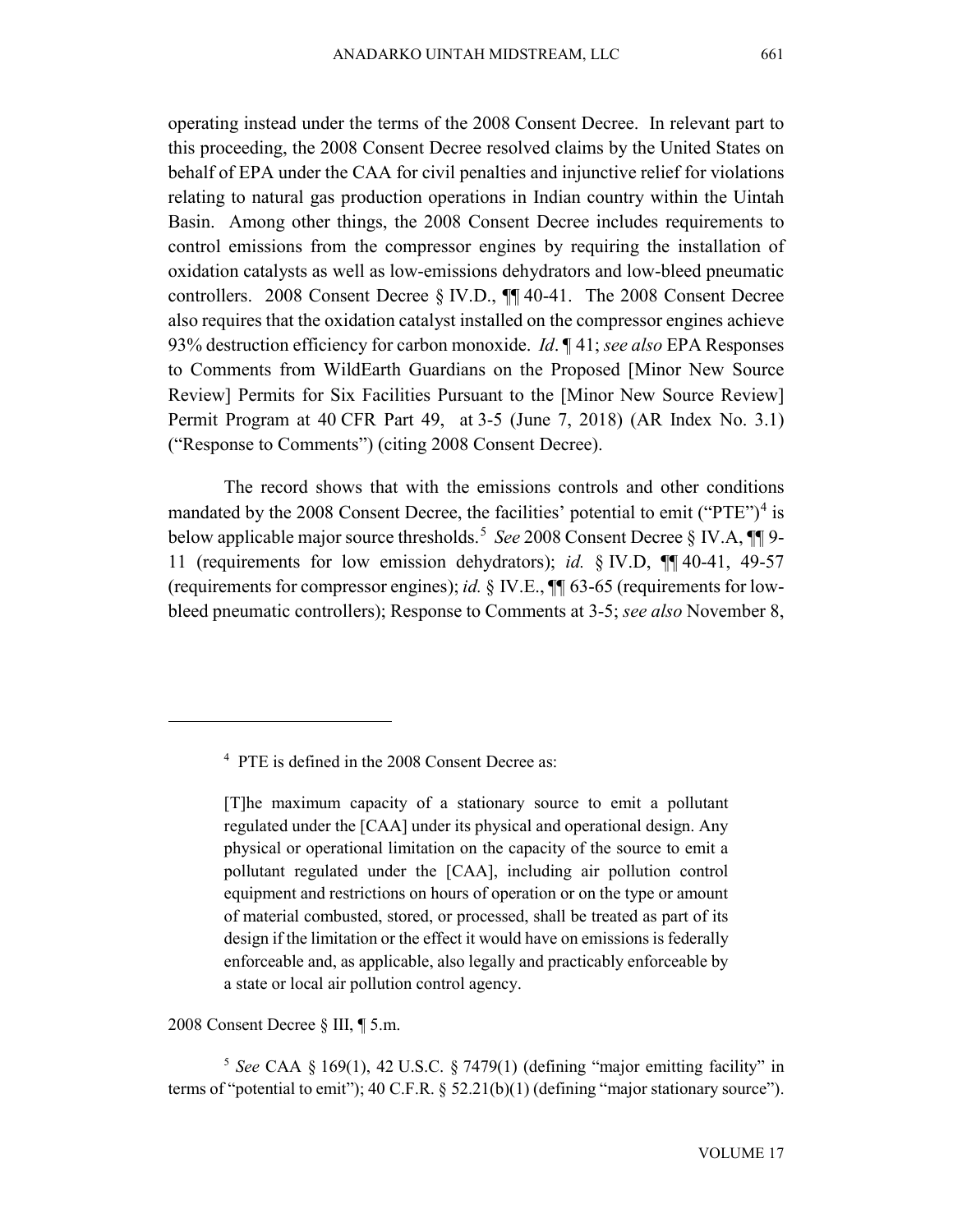201[6](#page-6-0) Permit Applications<sup>6</sup> at App. E (Emission Summary) for: Archie Bench Compressor Station (AR Index No. 1.8 AB), Bitter Creek Compressor Station (AR Index No. 1.8 BC), East Bench Compressor Station (AR Index No. 1.8 EB), North Compressor Station (AR Index No. 1.8 N), North East Compressor Station (AR Index No. 1.8 NE), and Sage Grouse Compressor Station (AR Index No. 1.8 SG).

The 2008 Consent Decree provides that the relevant control requirements established in Sections IV.A, .D, and .E shall be considered "federally enforceable" and, as applicable, "legally and practicably enforceable" for purposes of calculating the PTE of a source or facility as may be applicable under the CAA. 2008 Consent Decree § VI, ¶ 74. The 2008 Consent Decree further contemplates that the Consent Decree could be terminated as to these six facilities if federally enforceable permits later incorporated these requirements. The 2008 Consent Decree states:

Where a control requirement, recordkeeping requirement, reporting requirement or other requirement of this Consent Decree is incorporated into a federally enforceable permit, [the permittee] may serve upon the United States and the State a Request for Partial Termination. Upon approval of such request by the [United States], the filing of a joint stipulation by the Parties and the Court's approval in accordance with Paragraph 168, the Consent Decree provision in question shall be superseded by the corresponding permit provision, which shall govern as the applicable requirement.

2008 Consent Decree § XXV, ¶ 167.

### D. *The 2011 Tribal Minor NSR Program*

In order to address the regulatory gap in Indian country permitting described above, EPA published a proposed rule governing new sources and modifications in Indian country in 2006, *see* 71 Fed. Reg. 48,696 (Aug. 21, 2006), and published the final rule in 2011. *See* 76 Fed. Reg. 38,748, 38,753 (July 1, 2011) ("This final rule will allow us to address that gap and more fully implement the NSR program in Indian country."). The rulemaking established the Tribal Minor NSR program, codified at 40 C.F.R. §§ 49.151-.161. EPA directly implements these provisions in areas where there is no approved tribal implementation plan, such as the areas

<span id="page-6-0"></span><sup>&</sup>lt;sup>6</sup> The permit applications for the six facilities were submitted by Anadarko on November 8, 2016, and, will be referred to collectively as the "November 8, 2016 Permit Applications."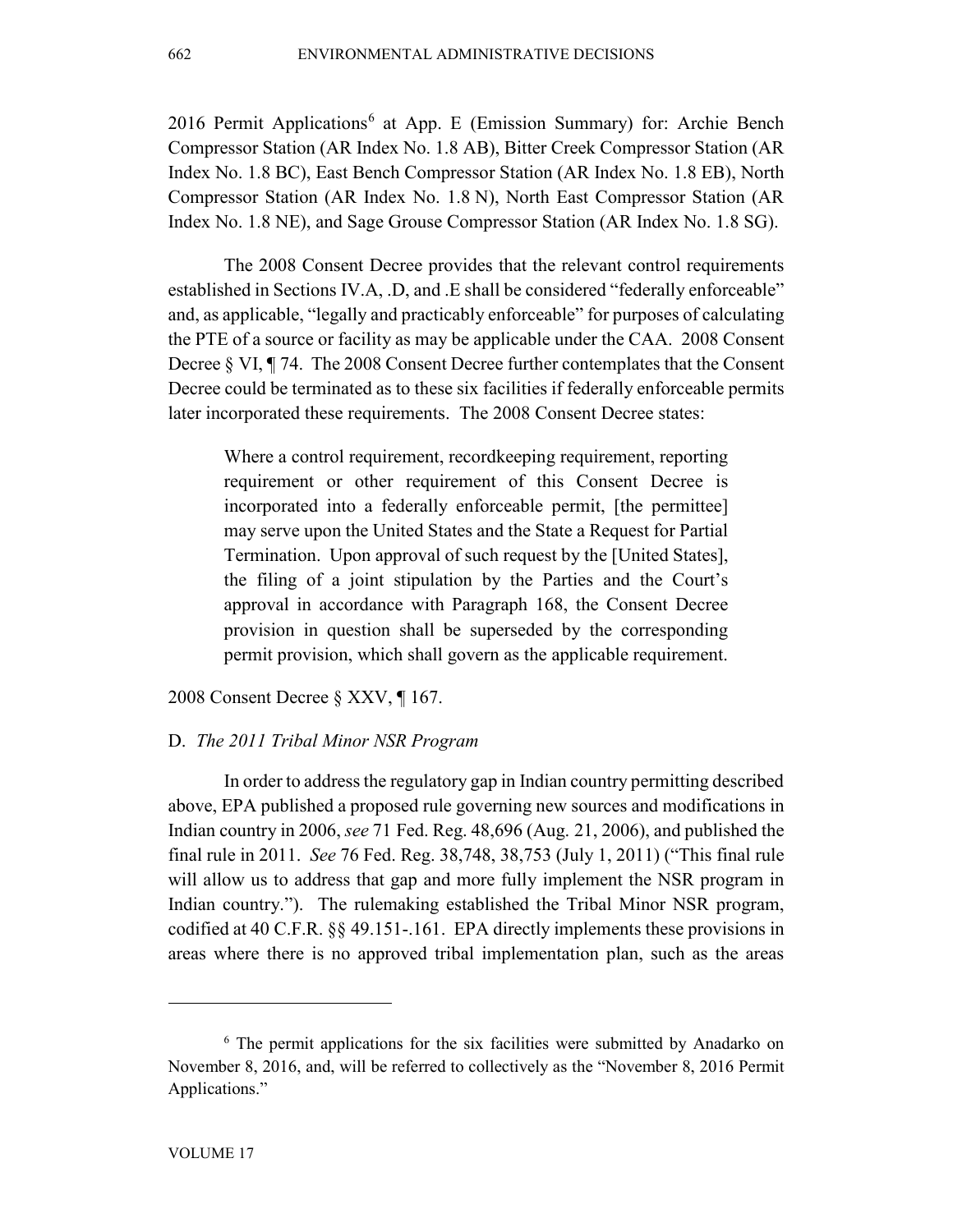where these six facilities are located. Among other things, the rule provides a mechanism for a stationary source that would otherwise be deemed major under the NSR program to voluntarily accept restrictions on its PTE and thereby become a synthetic minor source,<sup>[7](#page-7-0)</sup> and it recognizes that synthetic minor sources could be established in several ways. *See* 40 C.F.R. § 49.153(a)(3) (applicability section). Section 49.158 addresses synthetic minor source permits and section 49.154 addresses permit application requirements.

## E. *The Permits*

 $\overline{a}$ 

The Tribal Minor NSR program under part 49 applies to the permitting of several types of minor sources, including existing synthetic minor sources. The program provides for the permitting of these sources when the sources have been previously operating pursuant to a federal implementation plan or an operating permit under 40 C.F.R. part 71 or, as here, where a facility has obtained synthetic minor status through an alternative mechanism that included enforceable emissions

*Id.* § 49.152(d).

<span id="page-7-0"></span><sup>&</sup>lt;sup>7</sup> The applicable regulation defines "synthetic minor source" as "a source that otherwise has the potential to emit regulated NSR pollutants in amounts that are at or above those for major sources  $***$ , but that has taken a restriction so that its potential to emit is less than such amounts for major sources. Such restrictions must be *enforceable as a practical matter*." 40 C.F.R § 49.152(d) (emphasis added). The regulations also define the term "enforceable as a practical matter" to mean that:

<sup>[</sup>A]n emissions limitation or other standard is both legally and practicably enforceable as follows: (1) An emission limitation or other standard is legally enforceable if the reviewing authority has the right to enforce it. (2) Practical enforceability for an emission limitation or for other standards \*\*\* in a permit for a source is achieved if the permit's provisions specify: (i) A limitation or standard and the emissions units or activities at the source subject to the limitation or standard; (ii) The time period for the limitation or standard \* \* \*; and (iii) The method to determine compliance, including appropriate monitoring, recordkeeping, reporting and testing.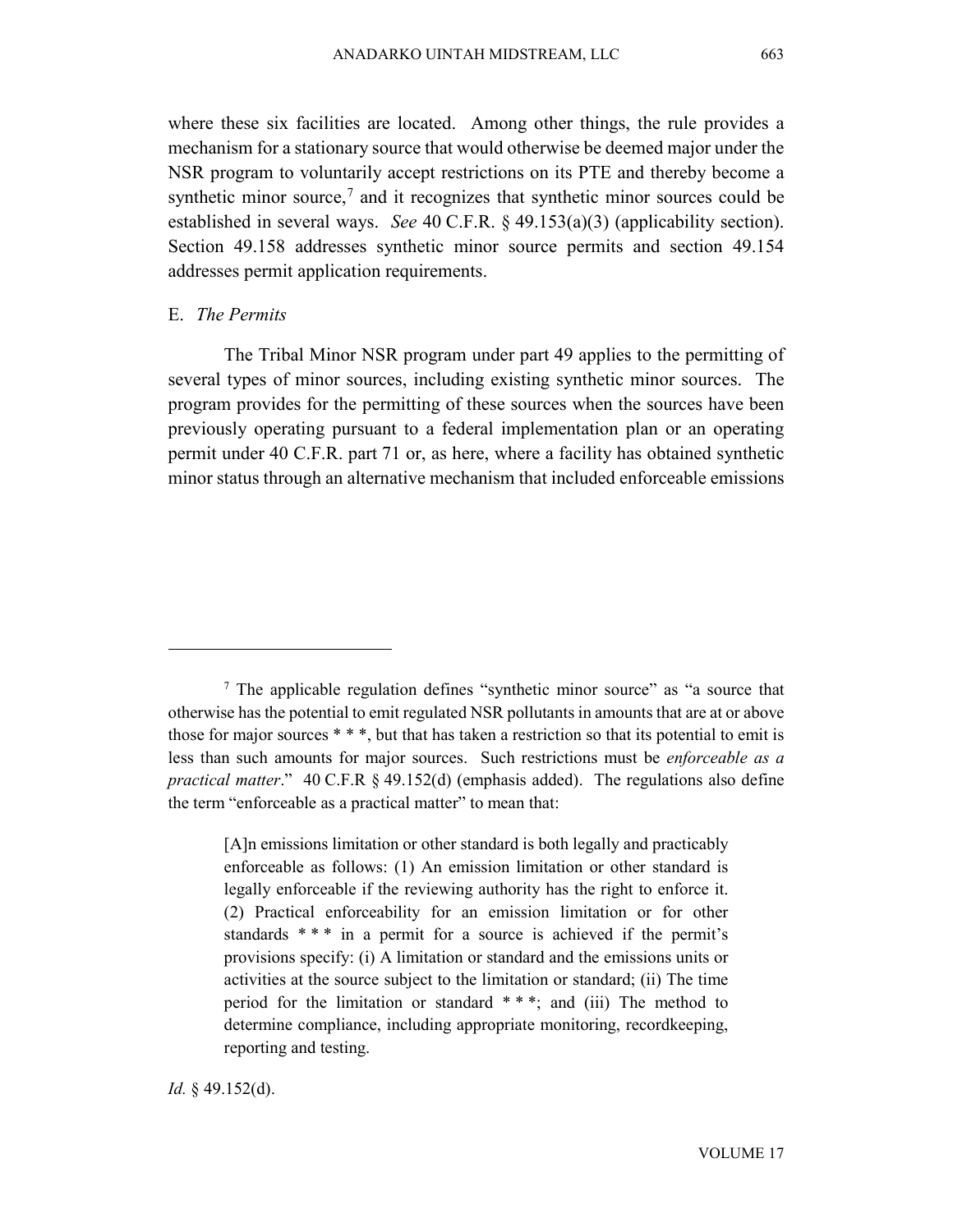limitations.<sup>[8](#page-8-0)</sup> The regulations require the permit application to include the existing controls and limitations.  $40 \text{ C.F.R.}$  §  $49.154(a)(2)(\text{vii)-(viii)}$ .

In November 2016, Anadarko submitted applications for synthetic minor source permits for the six existing facilities. *See* November 8, 2016 Permit Applications. The applications stated that Anadarko sought "to establish federally enforceable limits as required by the" 2008 Consent Decree. *See, e.g.*, Letter from Natalie Ohlhausen, Sr. HSE Rep., to Claudia Smith, U.S. EPA Region 8 (Nov. 4, 2016) (AR Index No. 1.8 AB) (attaching synthetic minor source permit application for Archie Bench Compressor Station). The applications further characterized the situation as an "[e]xisting source operating under synthetic minor limits, as regulated under [the 2008] Consent Decree, submitting an application for a synthetic minor permit under Part 49." November 8, 2016 Permit Applications at App. A.

Because the facilities have been operating since 2008 under the federally enforceable limitations established in the 2008 Consent Decree, the Region considered the facilities existing synthetic minor sources and used the part 49 procedures for synthetic minor sources to incorporate the 2008 Consent Decree requirements into a federal minor source permit. The Region issued and publicly noticed draft permits for the facilities in January 2018 and opened a thirty-day public comment period in accordance with 40 C.F.R. §§ 49.157 (public participation requirements) and .158 (synthetic minor source permits). The public notice stated that the permitting actions applied to existing natural gas compression facilities and that the facilities requested enforceable emissions limits consistent with the 2008 Consent Decree. *See* Public Notice: Request for Comments, Proposed Air Quality Permits to Construct Anadarko Uintah Midstream, LLC Multiple Facilities (Jan. 8, 2018) (AR Index No. 1.9). The Notice stated further that:

These [permitting] actions will have no adverse air quality impacts. The emissions at these existing facilities will not be increasing due to th[ese] permit action[s]. In addition, these actions do not authorize the construction of any new emission sources, or emission

<span id="page-8-0"></span><sup>8</sup> For such existing sources, the owner/operator had to submit a synthetic minor source permit application by September 4, 2012. 40 C.F.R. § 49.153(a)(3)(v); *see also id.*  $§$  49.158(c)(3). Failure to submit the permit application by this deadline resulted in the source no longer being treated as a synthetic minor and becoming subject to all requirements for major sources. *See* 40 C.F.R. § 49.158(c)(4)(iii).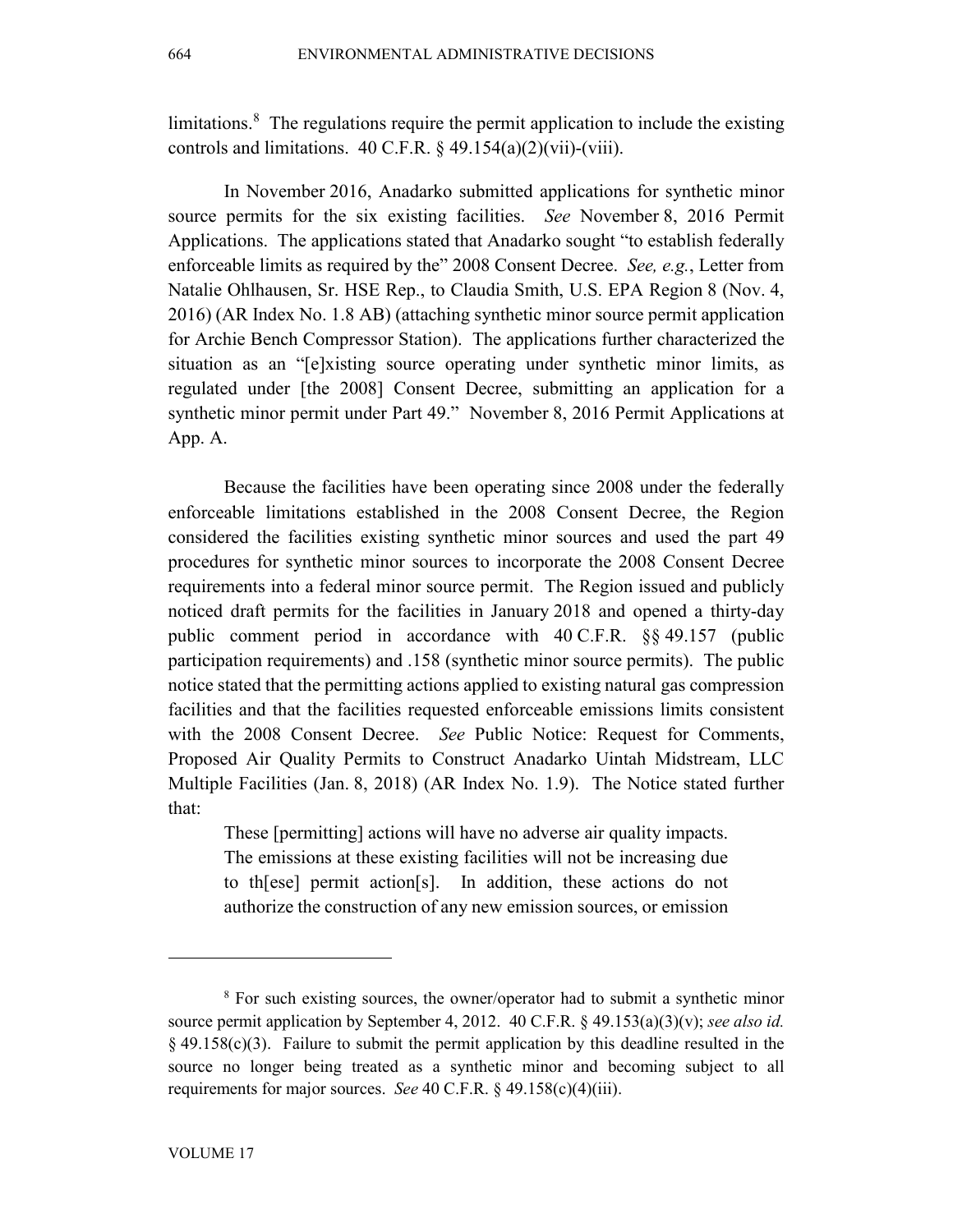increases from existing sources, nor do they otherwise authorize any other physical modifications to the facility[ies] or [their] operations.

*Id.* Similarly, each of the technical support documents accompanying the various draft permits stated that the permitting action applies to the existing facility and does "not authorize the construction of any new emission sources, or emissions increases from existing units, nor does it otherwise authorize any other physical modifications to the facility or its operations."[9](#page-9-0) *See, e.g.*, Technical Support Document for Archie Bench Compressor Station at 3 (AR Index No. 1.10 AB); *supra* note 3. Rather, the Region made clear that the permits were "only intended to incorporate required and requested enforceable emission limits and operational restrictions from [the 2008 Consent Decree]." Technical Support Document for Archie Bench Compressor Station at 3 (AR Index No. 1.10 AB).

The Region also considered whether the requirements in section 49.154(d) applied to these permit applications. Specifically, section 49.154(d) provides that if the permit is for the construction of a new minor source, synthetic minor source, or a modification at an existing source, the reviewing authority may require an AQIA if it has reason to be concerned that the construction or modification would cause or contribute to a NAAQS or Prevention of Significant Deterioration ("PSD") increment violation. But, as discussed above, the Region concluded that since there was no construction or modification of the sources, the AQIA provisions under 40 C.F.R. § 49.154(d)(1) were not applicable, and that even if they were applicable, an AQIA was not otherwise warranted. *Id.* at 4, 7.

In February 2018, Petitioner submitted comments on the draft permits. *See* Letter from Jeremy Nichols, Climate & Energy Program Dir., WildEarth Guardians, to U.S. EPA Region 8, Air Program (Feb. 7, 2018) (AR Index No. 2.1) ("WildEarth Guardians' Comments"). Petitioner disagreed with EPA Region 8's determination that there was no reason to be concerned that the facilities' emissions

<span id="page-9-0"></span><sup>&</sup>lt;sup>9</sup> Under the applicable regulations, "construction means any physical change or change in the method of operation (including fabrication, erection, installation, demolition, or modification of an emissions unit) *that would result in a change in emissions*." 40 C.F.R. § 52.21(b)(8) (emphasis added). The definitions in section 52.21 (addressing prevention of significant deterioration of air quality) apply to the Tribal Minor NSR rule unless the terms are defined in paragraph (d) of section 152. *See* 40 C.F.R. § 49.152(b).

Modification is defined as "any physical or operational change at a source that would cause an *increase* in the allowable emissions of a minor source." 40 C.F.R. § 49.152(d) (emphasis added).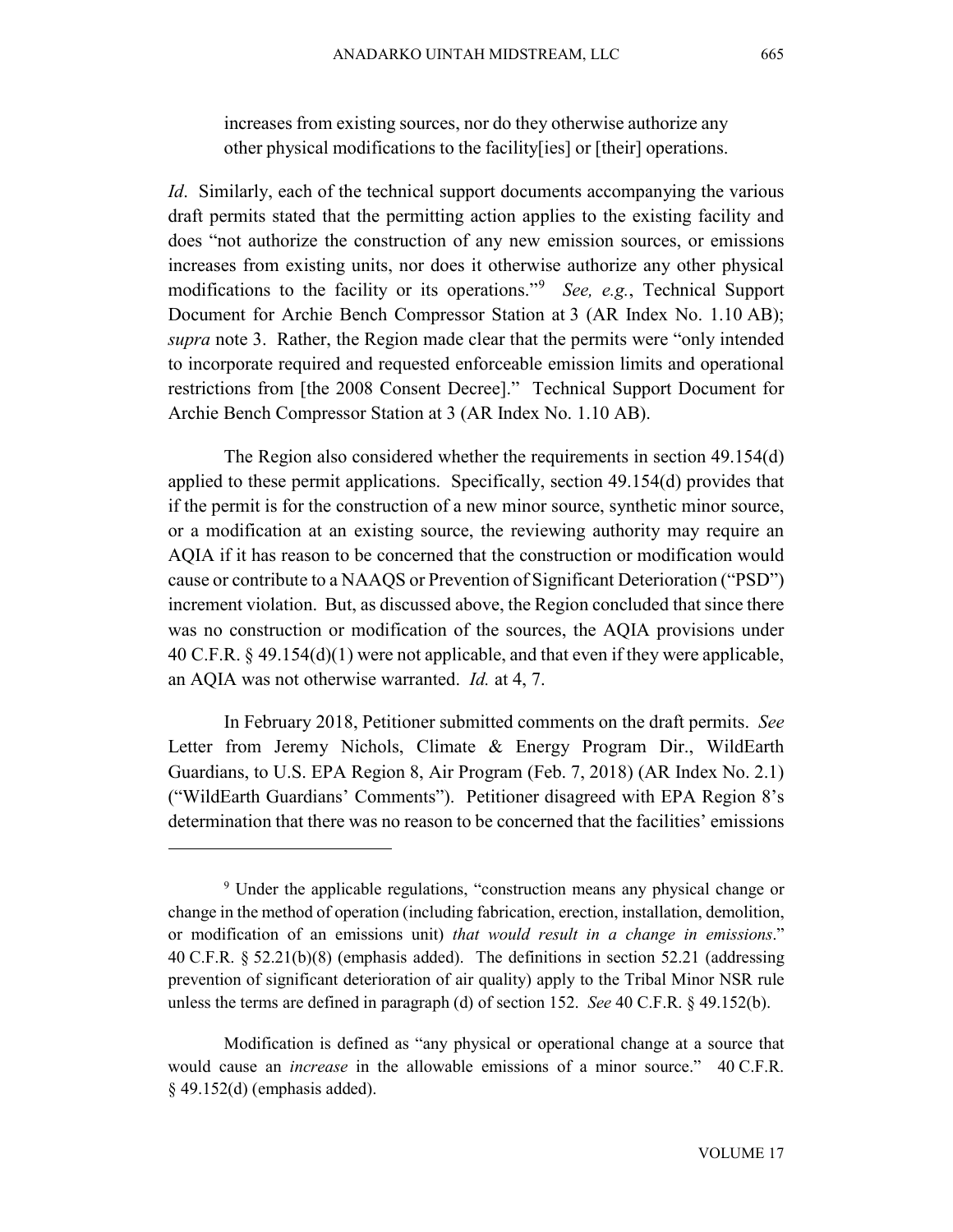would cause or contribute to a violation of the ozone or nitrogen dioxide ("NO2") NAAQS and commented that therefore there was a duty to analyze the air quality impacts of the sources under 40 C.F.R. § 49.154(d). Petitioner maintained that this duty to conduct an AQIA existed regardless of whether emissions from the sources would change. *Id*. at 3. Petitioner cited data showing poor air quality in the Uintah Basin and pointed out that in 2017 EPA recommended that a portion of the Uintah Basin, including the portion where the facilities are located, be designated as nonattainment for the 2015 ozone NAAQS. *Id.* at 2.<sup>[10](#page-10-0)</sup> Also, according to Petitioner, the facilities were not "existing," but involved *construction* or *modification*, as these terms are defined in the regulations. *Id.* at 3. Petitioner took the position that "while the facilities may physically 'exist,'" they have not previously been subject to any CAA permitting action and should therefore be considered newly constructed. *Id.* Under these circumstances, Petitioner asserted that the Region erred in failing to require an AQIA. *Id*.

The Region issued the final permits on June 7, 2018, along with a response to comments on the draft permits. *See* Letter from Monica Matthews-Morales, Dir., Air Program, Office of P'ships & Reg. Assistance, U.S. EPA Region 8, to Mike Weaver, Ops. Manager, Anadarko Uintah Midstream, LLC (June 7, 2018) (AR Index No. 3.1) ("June 7, 2018 Letter").<sup>[11](#page-10-1)</sup>

In responding to Petitioner's comments, the Region explained why an AQIA was neither required nor necessary. First, the Region explained that the transfer of emissions and operational requirements from the 2008 Consent Decree to minor source permits under 40 C.F.R. part 49 did not constitute "construction" of a new facility or "modification" of existing facilities, and thus 40 C.F.R. § 49.154(d) was simply inapplicable. Instead, the facilities *were existing sources*  that were subject to federally enforceable limitations under the 2008 Consent Decree, and Anadarko sought the proposed permits only to incorporate these requirements into a permit, so that the 2008 Consent Decree could be terminated as to these six facilities. Response to Comments at 4. The Region further determined

<span id="page-10-0"></span> $10$  On April 30, 2018, EPA designated portions of the Uintah Basin as a "Marginal" nonattainment area" for the 2015 ozone NAAQS. Additional Air Quality Designations for the 2015 Ozone NAAQS, 83 Fed. Reg. 25,776, 25,837-38 (June 4, 2018) (effective date Aug. 3, 2018); *see* Response to Comments at 3. Uintah County has not been designated nonattainment for any other NAAQS pollutant. *See* 40 C.F.R. § 81.345.

<span id="page-10-1"></span><sup>&</sup>lt;sup>11</sup> As previously indicated, the Region's Response to Comments document, attached to the June 7, 2018, letter will be cited as "Response to Comments."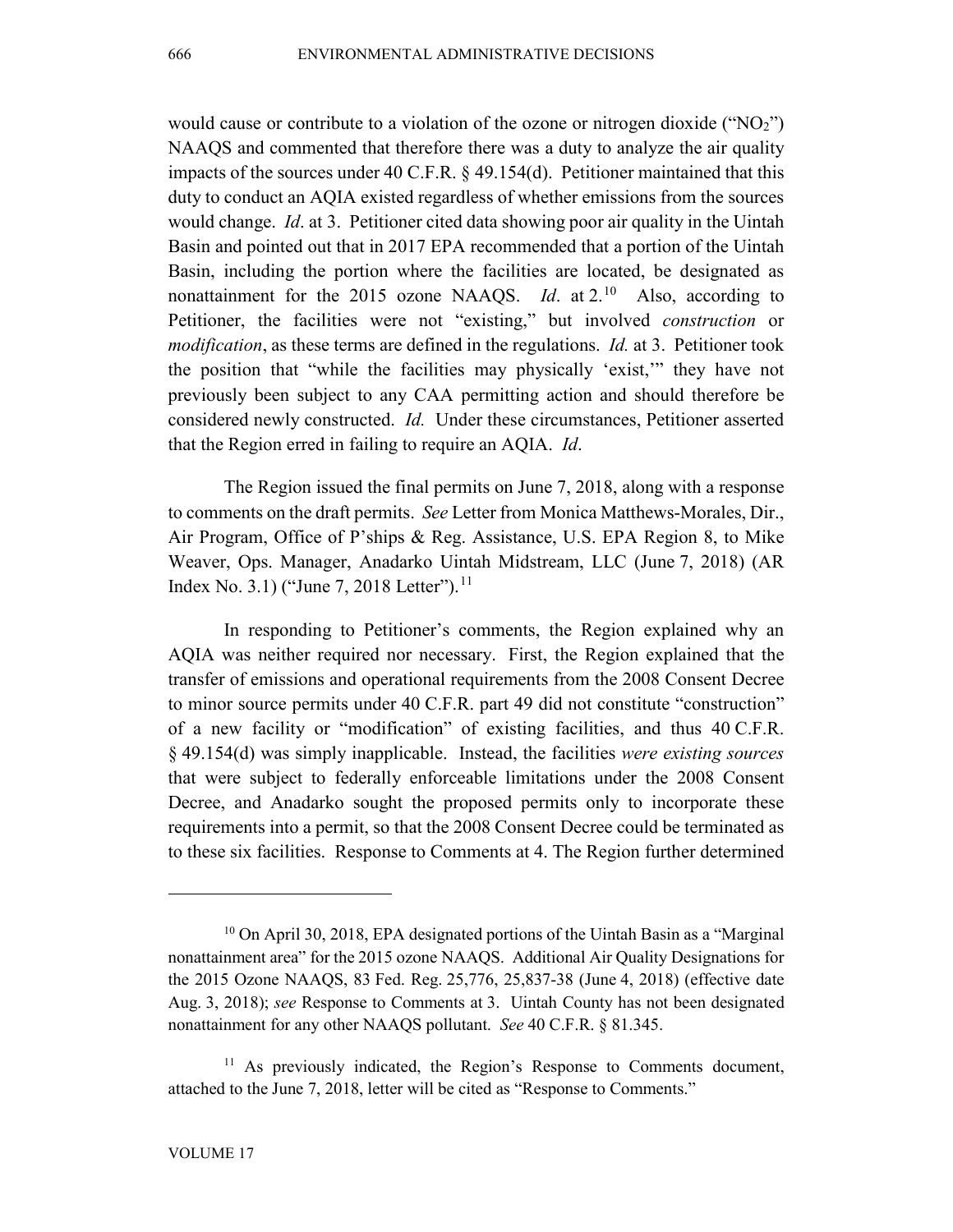that – even if 40 C.F.R. § 49.154(d) did apply – the permitting of these facilities did not present any "reason for concern" justifying an AQIA because permitting them would not cause or contribute to a NAAQS violation for ozone or NO2. *Id*. at 3 (stating that air quality monitoring data shows no NO2 NAAQS violations in the Uintah Basin and that the sources at issue in this matter were in existence at the time of the Uintah Basin nonattainment designation for the 2015 ozone NAAQS). As the Region stated:

The requirements in the proposed permits are intended to be equivalent to the [2008 Consent Decree] requirements. Additionally, the definition of "construction" cited by the commenter is not met because the proposed permits do not authorize any physical change[s] in the method of operation that result in a change of emissions, but instead only incorporate existing requirements from the [2008 Consent Decree] into an [Minor New Source Review] permit. If the proposed permits are not issued, the emissions at each source will remain the same under the limits established by the [2008 Consent Decree] \* \* \* . [T]he proposed permits do not add new emission limits or control requirements that would alter the emissions-reducing effects of the [2008 Consent Decree].

## *Id*. at 4-5.

### F. *Petitioner's Arguments on Appeal*

On appeal, Petitioner states that it "presents a single question for resolution by the [Board], namely whether EPA Region 8 violated the Tribal Minor NSR rules by inappropriately concluding that issuance of the six permits did not constitute permitting actions warranting air quality scrutiny pursuant to 40 C.F.R. § 49.154(d)." Petition at 11. In support of this assertion, Petitioner presents a number of legal arguments, including, as it did in its comments, that the Region erroneously treated the facilities as existing sources. Petitioner argues that the permitting actions constitute new "construction" because they have "the [e]ffect of approving a change in the method of operation that would result in a change in emissions. The EPA's action would have the effect of establishing enforceable emission limits for the first time ever from the Anadarko facilities, effectively altering the method of operation of the facilities in order to reduce (i.e., change) emissions." *Id.* at 14. According to Petitioner, the Region's permitting actions are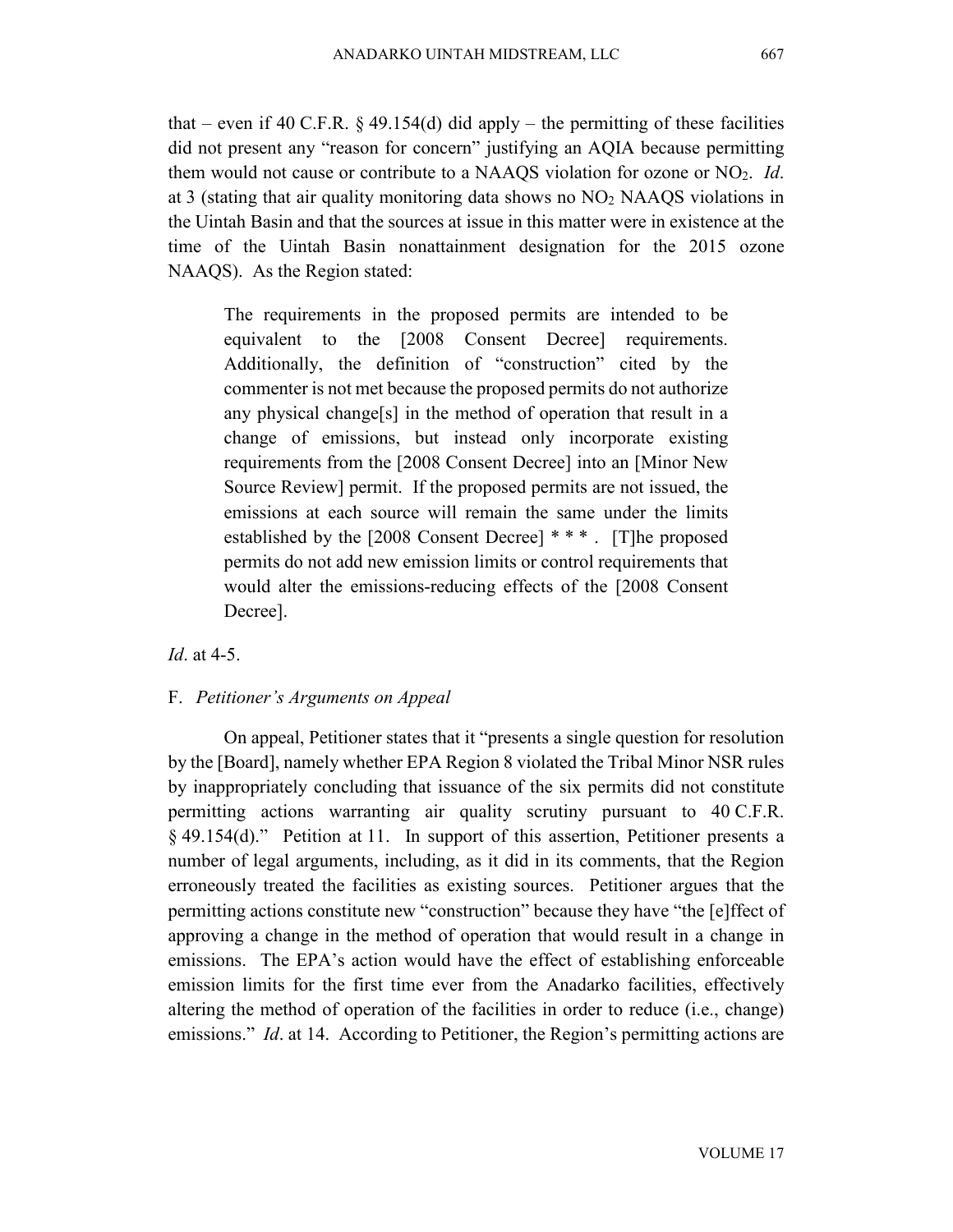"causing construction and therefore must be guided by the requirements of 40 C.F.R. § 49.154(d)." *Id*. at 14-15.

Petitioner reiterates its comment that the designation of a portion of the Uintah Basin as Marginal nonattainment for the 2015 ozone NAAQS provides a sufficient "reason to be concerned" about air quality and "should compel the EPA to assess the air quality impacts of emissions at existing sources via its permitting actions." *Id*. at 16.

Unlike Petitioner's arguments in its comments on the proposed permit, however, Petitioner appears to now assert, for the first time, that the facilities cannot be considered existing synthetic minor sources because they did not apply for minor source permits within the applicable deadline established in 40 C.F.R.  $\S$  49.158(c)(3) and they should not be able to rely on the controls in the 2008 Consent Decree. *See* Petition at 12-13.

Petitioner further questions, for the first time, the Region's reliance on the 2008 Consent Decree in treating the facilities as existing synthetic minor sources because, according to Petitioner, the Region's determination that the 2008 Consent Decree was "enforceable as a practical matter" is "suspect." *Id.* at 13. Petitioner also states that the Consent Decree "does not appear" to limit emissions at the six facilities to levels below major source thresholds. [12](#page-12-0) *Id*. at 13-14.

# *ANALYSIS*

The single issue for Board resolution in this appeal is whether the Region clearly erred or abused its discretion when it determined that an AQIA was neither required nor necessary for the six permits issued to the Anadarko facilities in this matter. The Board does not address either: (1) challenges to the reliance on the 2008 Consent Decree or (2) the minor source application deadline. Petitioner did not raise these issues in its comments on the proposed permit and therefore they were not preserved for EAB review, as discussed in footnote 13 below.

*Petitioner Has Not Demonstrated Clear Error or an Abuse of Discretion in the Region's Determination Not to Require an Air Quality Impacts Analysis*

Petitioner argues that the Region erred in its determination that an AQIA was not required pursuant to 40 C.F.R. § 49.154(d). As noted above, section 49.154

<span id="page-12-0"></span><sup>&</sup>lt;sup>12</sup> Petitioner acknowledges, however, that the six permits do limit the emissions to below the major source thresholds. Petition at 9.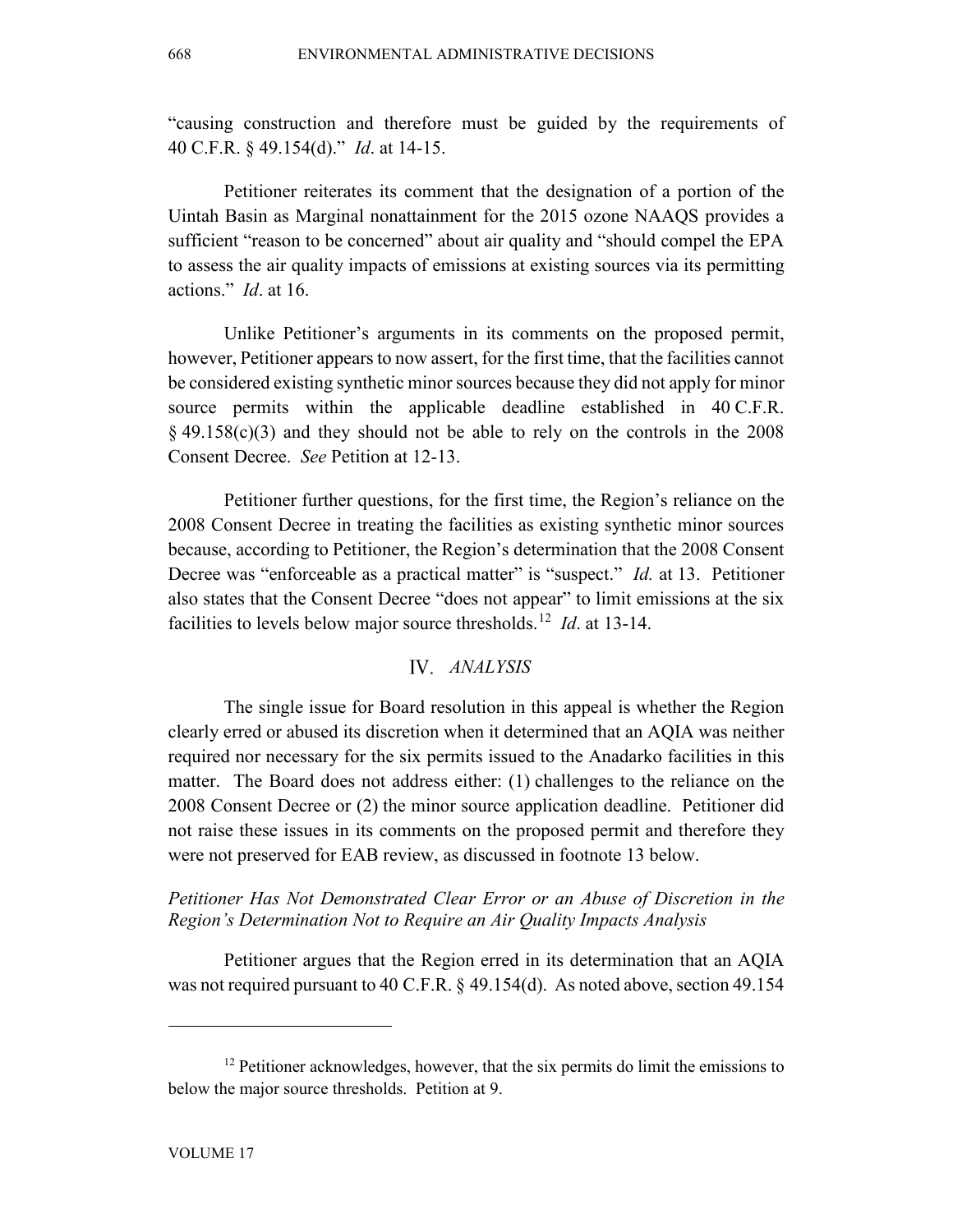states, in part, that "[i]f the [permit issuer] has reason to be concerned that *the construction* of your minor source or *modification* would cause or contribute to a NAAQS or PSD increment violation, it *may* require you to conduct and submit an [air quality impacts analysis]."  $40 \text{ C.F.R. }$  \$49.154(d)(1) (emphasis added). Here, the Region determined that the permitting actions would not result in the construction of any new emissions sources or any modifications to any existing sources or operations and that emissions from the existing facilities would not change or increase. The only change was the incorporation of the emissions limits and operation requirements from the existing 2008 Consent Decree into the six synthetic minor source permits at issue in this matter. Under these circumstances, the Region concluded that the provisions for an AQIA were not applicable and that, in any event, it had no "reason to be concerned" that the permits would cause or contribute to a NAAQS or PSD increment violation. The Region clearly articulated its reasoning in the draft permit documents and its Response to Comments. *See, e.g.*, Technical Support Document for Archie Bench Compressor Station at 7 (AR Index No. 1.10 AB); Response to Comments at 3-4.

Petitioner disagrees with the Region's determination that no "construction" results from issuance of the permits. Petitioner asserts that the Region's issuance of the permits, in and of itself, is the equivalent of construction resulting in a change in emissions because the Region is issuing synthetic minor source permits to the six compression stations for the first time. *See* Petition at 14. For the following reasons, the Board disagrees.

The regulations define "construction" as "any physical change or changes in the method of operation (including fabrication, erection, installation, demolition, or modification of an emission unit) that would result in a change in emissions." 40 C.F.R. § 52.21(b)(8); *see id.* § 49.152(b). The terms "begin construction" or "begin actual construction" mean:

[I]nitiation of physical on-site construction activities on an emissions unit which are of a permanent nature. Such activities include, but are not limited to, installation of building supports and foundations, laying underground pipework and construction of permanent storage structures. With respect to a change in method of operations, this term refers to those on-site activities other than preparatory activities which mark the initiation of the change.

*Id.* §§ 49.152(d), 52.21(b)(11). Petitioner asserts, without providing or citing to any supporting documentation or legal authority, that by issuing permits to the six compressor stations for the first time, the Region's actions "caus[ed] construction"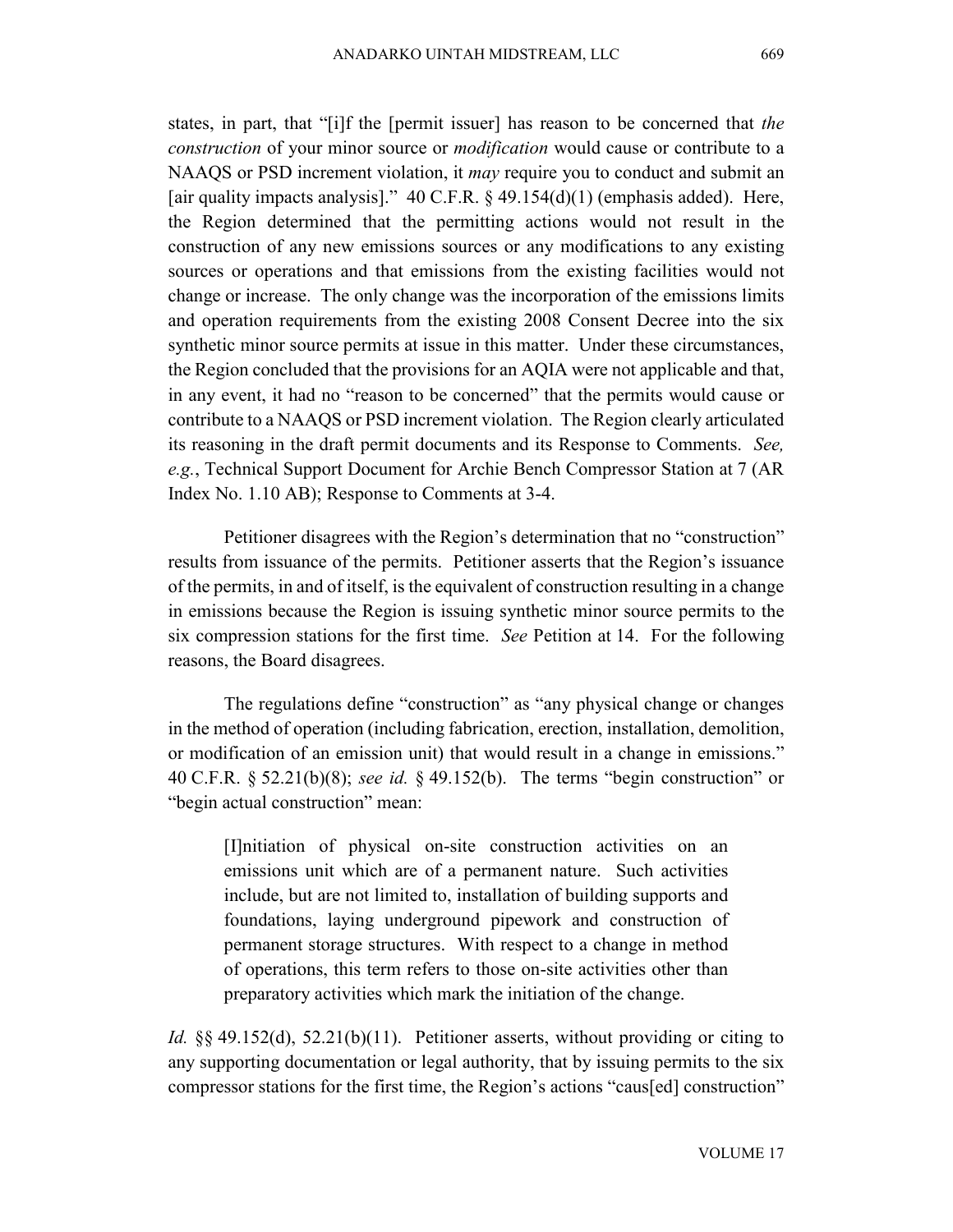by "effectively altering the method of operation of the facilities in order to reduce (i.e. change) emissions." Petition at 14. According to Petitioner, the Region's actions resulted in a change in emissions "by setting, for the first time, federally enforceable limits to keep emissions reduced and below potential to emit levels. Thus, construction occurred as a result of [the Region's] permit issuances."[13](#page-14-0) *Id*. at 15.

Petitioner's unsupported arguments do not comport with the plain language of the regulations. First, the term "construction" is defined as including "physical change[s]" or "change[s] in the method of operation."  $40 \text{ C.F.R.}$  § 52.21(b)(8). The permitting actions at issue here do not involve any physical or operational changes to the facilities but only a change in the mechanism for imposing and enforcing the emissions limits and operational requirements. Second, the

Similarly, Petitioner proffers an argument for the first time in its appeal to the Board that, under 40 C.F.R.  $\S$  49.158(c)(3), the facilities were required to apply for these synthetic minor permits by 2012. In Petitioner's view, failure to do so invalidates the basis for the permitting action and prevents the Region from relying on the 2008 Consent Decree as part of its permitting action and from treating these sources as existing synthetic minor sources. Petition at 4, 12-13. The permitting documents in this matter are clear that both Anadarko and the Region considered these sources existing synthetic minor sources. Petitioner made no mention of the deadline in 40 C.F.R. § 49.158 or the 2008 Consent Decree in its comments. This issue was not preserved for review by the Board. *See Christian Cty.*, 13 E.A.D. at 457; *ConocoPhillips*, 13 E.A.D. at 801. The Board also notes that if the deadline issue had been preserved and Petitioner prevailed, the regulation provides that the source should no longer be considered a synthetic minor source, but should become subject to the requirements for major sources. The very provision Petitioner is trying to enforce, the AQIA provision in section 49.158(c), is not applicable to major sources.

<span id="page-14-0"></span><sup>&</sup>lt;sup>13</sup> Petitioner also now asserts that the 2008 Consent Decree was not "enforceable" as practical matter" and did not actually limit emissions to below major source thresholds and therefore could not be relied upon in determining that the facilities were existing synthetic minor sources. *See* Petition at 13-14. Petitioner, however, offers no support for this argument. Petitioner never mentioned the 2008 Consent Decree in its comments on the draft permit. Moreover, because issues concerning the Region's reliance on the 2008 Consent Decree were reasonably ascertainable but were not raised during the comment period, they were not preserved for review by the Board. *See* 40 C.F.R. §§ 49.157(c)(1), 49.159(d)(3), 124.13, 124.19(a)(4)(ii); *see also In re Christian Cty. Generation, LLC*, 13 E.A.D. 449, 457 (EAB 2008). In addition, a petitioner's generalized discussion of a related topic does not meet the requirement. *See In re ConocoPhillips Co*., 13 E.A.D. 768, 801 (EAB 2008) (noting that issues must be raised with a reasonable degree of specificity).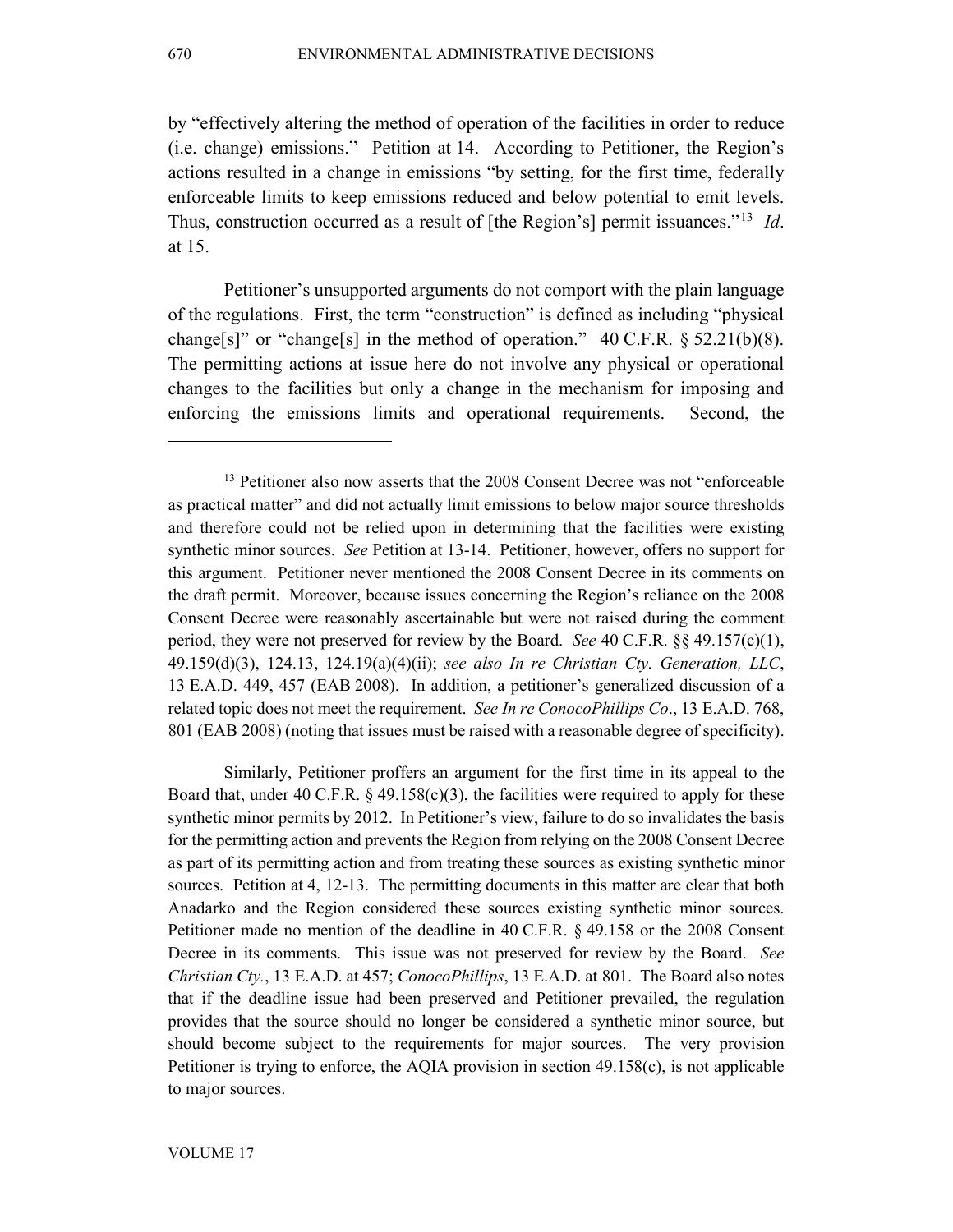regulatory definition of "construction" includes examples of the types of changes considered "change[s] in the method of operation" that would result in a "change in emissions." *Id.* These include "fabrication, erection, installation, demolition, or modification of an emissions unit." *Id.* These examples all concern the creation of new emissions sources or significant physical changes to existing sources that are clearly beyond the scope of the permitting actions here. Similarly, the abovequoted definitions of "begin construction" and "begin actual construction" indicate that the term "construction" is limited to those activities involving physical changes to a source that are permanent in nature, such as installation of building supports and foundations or constructing permanent storage structures. 40 C.F.R. §§ 49.152(d), 52.21(b)(11).

Further, the definitions state that a "change in the method of operation" refers to "on-site activities other than preparatory activities which mark the initiation of the change." *Id.*  $\S$ § 49.152(d), 52.21(b)(11). These definitions clearly limit the term "construction" to those activities involving physical changes or additions. Petitioner's attempt to incorporate the act of permitting a facility into the definition of "construction" is unconvincing and contrary to the plain language of the regulation.

In sum, the Petitioner has not demonstrated that the permitting actions in this matter are other than what the EPA permitting regime contemplated for minor sources – that an AQIA could only be required by the reviewing authority if the source was being constructed or modified.

Even if the Board agreed with Petitioner that the Region's permitting actions could be considered "construction," Petitioner still has failed to demonstrate that the Region erred in finding that no AQIA was warranted, even assuming that 40 C.F.R § 49.154 applied to these facilities. The applicable regulation does not *require* an air quality impacts analysis even when "construction" or "modification" occurs. Rather, the regulation gives the Region discretion to determine whether or not to require an AQIA when permitting a new or modified source. *See* 40 C.F.R. § 49.154(d)(1) (stating that the permit issuer "*may*" require an AQIA where it has "*reason to be concerned*" that construction or modification would cause or contribute to a NAAQS or PSD increment violation (emphasis added)). The preamble to the final rule confirms EPA intended that the permit issuer would have substantial discretion in making this determination. *See* Review of New Sources and Modifications in Indian Country, 76 Fed. Reg. 38,748, 38,761 (July 1, 2011) (stating that "allowing [the permit issuer] discretion for when an AQIA might be required ensures that construction of new minor sources or modifications at existing minor sources do not cause or contribute to a NAAQS or PSD increment violation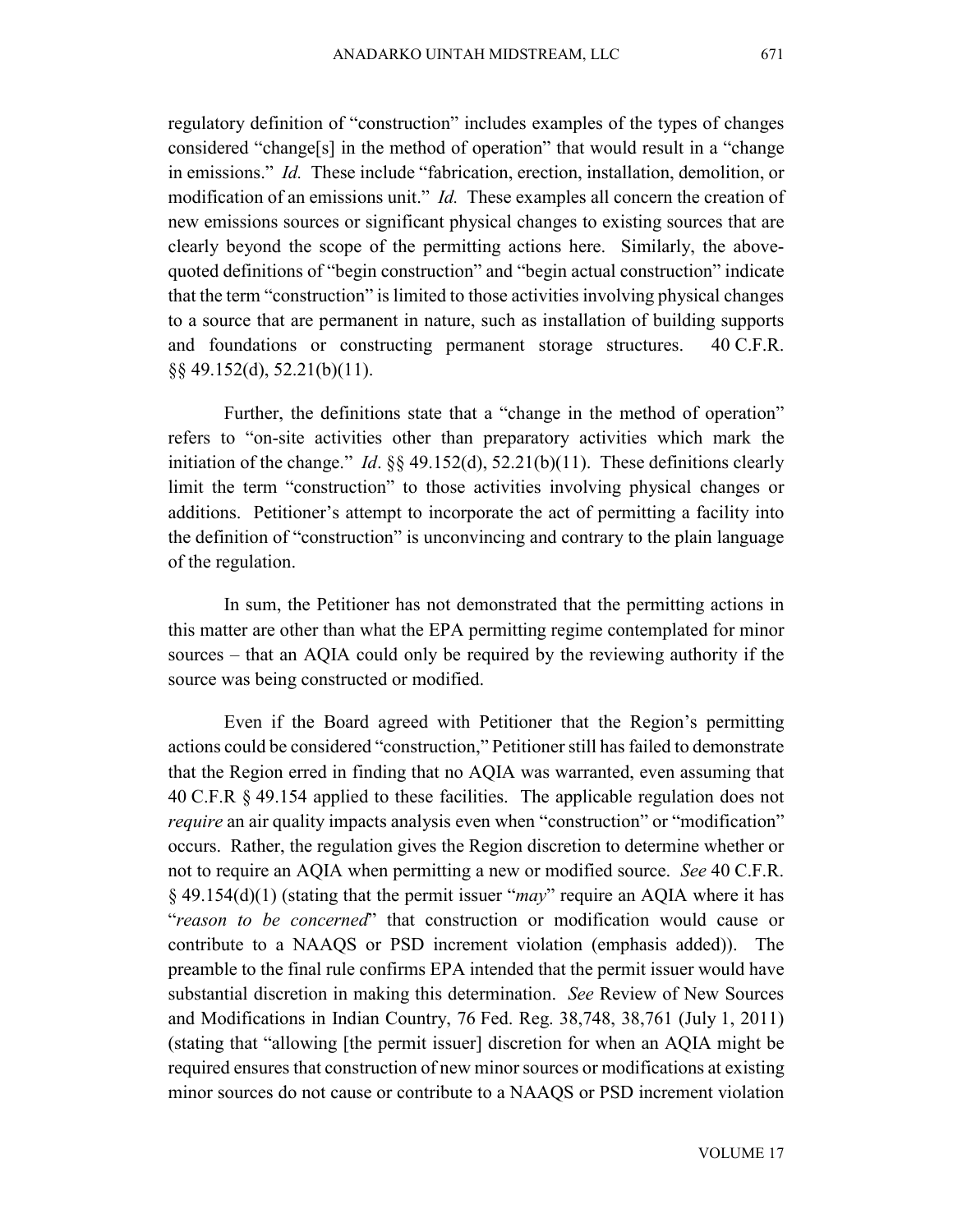when needed, but limits overburdening all minor sources in Indian country with these types of air quality analysis").

In the present case, the Region determined that an AQIA was not warranted because, as discussed above, the permits do not authorize any change in allowable emissions or any physical modification to the operation of their facilities. *See*  Response to Comments at 4*.* Rather, the permits are intended to incorporate emissions limits specified in the 2008 Consent Decree – limits that Petitioner concedes will result in emissions from the facilities that are below major source thresholds. *See* Petition at 9 (stating that "when factoring in the emissions controls and limits Anadarko requested to be incorporated into [the synthetic minor new source review] permits, the facilities would emit less than major source thresholds"); *see also* November 8, 2016 Permit Applications App. E (Emission Summary) for: Archie Bench Compressor Station (AR Index No. 1.8 AB), Bitter Creek Compressor Station (AR Index No. 1.8 BC), East Bench Compressor Station (AR Index No. 1.8 EB), North Compressor Station (AR Index No. 1.8 N), North East Compressor Station (AR Index No. 1.8 NE), and Sage Grouse Compressor Station (AR Index No. 1.8 SG). As the Region stated in responding to comments, "[t]he control requirements in the proposed permits merely memorialize requirements for substantial reductions from equipment at the facilities that have already been achieved as a result of the [2008 Consent Decree]." Response to Comments at 5. The Region therefore determined that because the permitting actions would not result in any emissions increase or changes in the facilities' methods of operation, an AQIA was not warranted. Although Petitioner disagrees with this determination, it has not demonstrated, nor does the record reflect, that the Region clearly erred or abused its discretion in making this determination.

 Finally, the Region rejected Petitioner's claim that the air quality in the Uintah Basin, as reflected in the NAAQS, "should compel the EPA" to require an AQIA in its detailed response to comments on the draft permits because issuing the six permits would not cause or contribute to a violation of the NAAQs or PSD increments:

The EPA disagrees with the commenter that the issuance of the proposed permits will cause or contribute to a violation of the 8-hour ozone or  $1$ -hour NO<sub>2</sub> NAAQS or to a PSD increment violation. As to NO2, there are no nonattainment area designations for the 1-hour NO2 NAAQS (*see* 77 FR 9533 (February 17, 2012)), and current air quality monitoring data for the 1-hour NO2 NAAQS in the Uinta Basin [do] not indicate any violations. As to ozone, under applicable EPA regulations these oil and natural gas sources were already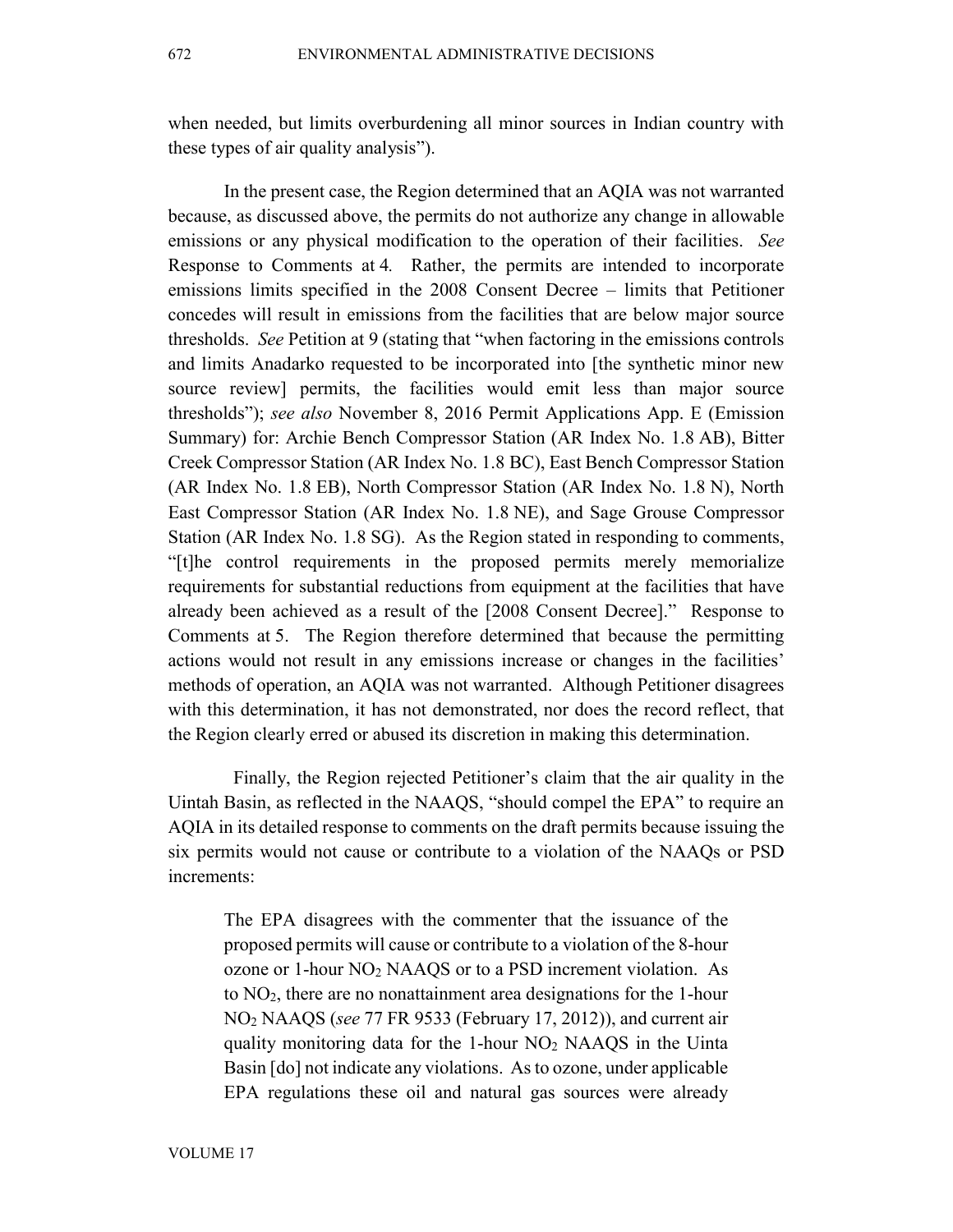existing at the time of the Uinta Basin nonattainment area designation for the 2015 ozone NAAQS (as well as at the time of the earliest air quality measurements used to support the designation). \* \* \* The emissions of each source at the time of construction were subject to federally enforceable limits under [the 2008 Consent Decree]. \* \* \* EPA is issuing these permits to permanently memorialize the requirements that were established in the [2008 Consent Decree], so that the [ 2008Consent Decree] can be terminated and to allow for continued operation of the emissions units \* \* \*. Following a regulatory procedure to transfer requirements from [the 2008 Consent Decree] to federal minor source permits does not cause any new construction or new emissions to occur, and it does not trigger the provisions the commenter cites to assert that an air quality impacts analysis (AQIA) is required.

### Response to Comments at 3.

In order to support a petition for review, a petition must show, with factual and legal support, why a permit condition or other challenge warrants Board review, including an explanation as to why the Region's response to those objections (the Region's basis for its decision) is clearly erroneous or otherwise warrants review. *See* 40 C.F.R. § 124.19(a)(4)(ii); *See also In re ExxonMobil Chem. Co*., 16 E.A.D. 383, 388-89 (EAB 2014); *In re Seneca Res. Corp.*, 16 E.A.D. 411, 416 (EAB 2014); *In re City of Palmdale*, 15 E.A.D. 700, 705-06 (EAB 2012). While the Board takes seriously Petitioner's concerns regarding the potential impacts of pollutant emissions on the air quality of the Uintah Basin, the Petition fails to confront the Region's response to comments, nor does the Petition otherwise demonstrate any clear error by the Region in determining that an air quality impacts analysis was not warranted on the record before the Region here. *See In re Beeland Group LLC,* 14 E.A.D. 189, 196, 207 (EAB 2008) (denying review for failure to confront the Region's response to comments with sufficient specificity to demonstrate the responses were clearly erroneous). Indeed, Petitioner states that the EPA action in permitting these facilities would "effectively alter[] the method of operation of the facilities in order to *reduce* (i.e., change) emissions. Petition at 14 (emphasis added). The Region made a determination that there was "no reason to be concerned" that emissions would cause or contribute to a NAAQS or PSD increment violation for the reasons it explained in the proposed permits and technical support documents, as well as in its Response to Comments. While Petitioner disagrees with this determination, Petitioner fails to demonstrate that the